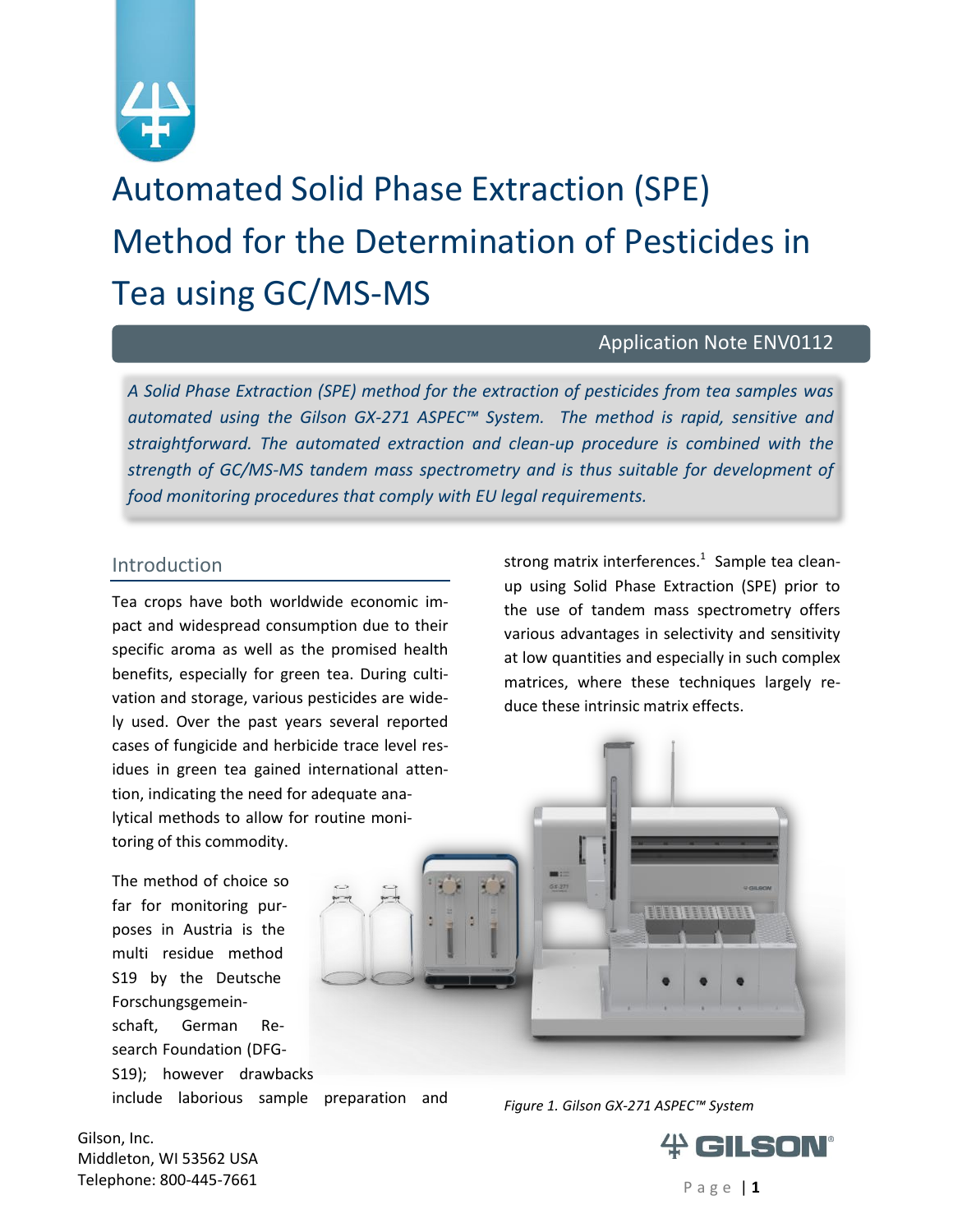

The Gilson GX-271 ASPEC™ System was used to automate a Solid Phase Extraction (SPE) method for the extraction of pesticides from tea samples. The extracted pesticide samples were then analyzed by GC/MS-MS (Figure 2). The scope of the investigation included roughly 80 relevant pesticides (organophophorous, organochlorine, pyrethroids, etc.), and the method has been tested using several tea varieties (green tea, mate tea, herbal tea, black tea and chamomile).

#### *Materials*

SPE System: GX-271 ASPEC™ System SPE Cartridges:

Phenomenex Strata™ SI-1 Silica (55 μM, 70 A) 1 g/6 mL

SPE Solutions:

Toluene

Acetonitrile:Acetone (4:1) GC/MS-MS System: Waters Quattro micro GC™

#### *Method*

- 1. Weigh 1 g of tea sample spiked with pesticide standard
	- a. Add 10 mL of toluene
	- b. Shake for 1 hour
- 2. Spin at 5000 rpm for 5 minutes
- 3. Filter the extract
- 4. Reduce filtrate to 1.5 mL in Turbovap®
- 5. Automated SPE (using Gilson)
	- a. Load: 1.5 mL sample extract (Figure 3)
	- b. Elution 1: Toluene
	- c. Elution 2: Acetonitrile:Acetone (4:1)
- 6. Reduce to dryness with Turbovap
- 7. Reconstitute in Acetonitrile
- 8. Filter the extract
- 9. Transfer into ALS vial
- 10. Analyze by GC/MS-MS



*Figure 2. Extraction and analysis of Pesticides in Tea Samples*

Gilson, Inc. Middleton, WI 53562 USA **Telephone: 800-445-7661** P a g e | 2

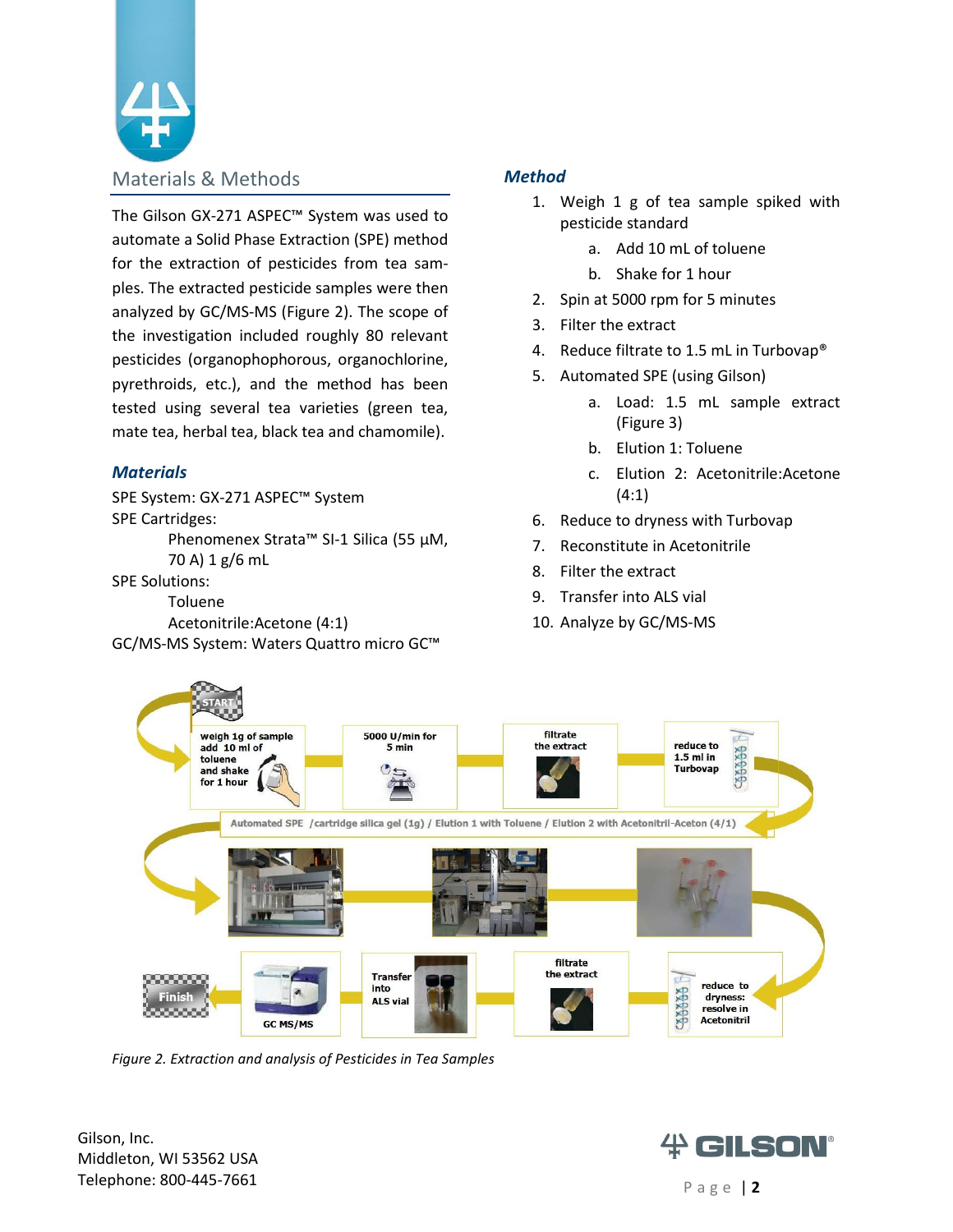

| <b>Properties</b><br><b>Advanced</b>                      | <b>Rinsing</b>                                            | <b>Instruments</b>                                        |                             |
|-----------------------------------------------------------|-----------------------------------------------------------|-----------------------------------------------------------|-----------------------------|
| <b>Load</b>                                               |                                                           |                                                           | trilution <sup>®</sup>      |
|                                                           |                                                           |                                                           |                             |
| <b>Source</b>                                             |                                                           |                                                           |                             |
| <b>Tray</b>                                               |                                                           |                                                           |                             |
| C Reservoir                                               | Source Zone: Source Zone                                  | Source Air Gap (uL):<br>▾╎                                | 50                          |
| <b>Arrive</b>                                             | Source Well:<br>#Sample Well                              | Source Flow Rate (mL/min):<br>Air Gap Flow Rate (mL/min): | $\vert$ <sub>3</sub><br>1   |
| $G$ Tray                                                  | Source Volume (uL):<br>15000<br>Extra Volume (uL):<br>200 | Aspirate Equilibration Time (min): 0                      |                             |
|                                                           |                                                           |                                                           |                             |
| <b>C</b> Transfer Port                                    |                                                           |                                                           |                             |
| <b>DEC</b>                                                |                                                           | <b>Air Push</b>                                           |                             |
| DEC ZONE<br>Ħ                                             | <b>DEC</b><br>$\vert$                                     | C Solenoid C Syringe C Valve C None                       |                             |
| DEC Well:                                                 | #DEC Well                                                 | <b>Syringe</b>                                            |                             |
| Result Flow Rate (mL/min): 3<br>Equilibration Time (min): | $\vert$ 0.1                                               | Air Push Volume (uL):                                     | 400                         |
| Dispense Air Gap to DEC                                   | □                                                         | Air Gap (uL):<br>Aspirate Flow Rate (mL/min): 6           | 20                          |
|                                                           |                                                           | Dispense Flow Rate (mL/min): 6                            |                             |
|                                                           |                                                           | Equilibration Time (min):                                 | 0.1                         |
|                                                           |                                                           |                                                           |                             |
|                                                           |                                                           |                                                           |                             |
|                                                           |                                                           |                                                           |                             |
|                                                           |                                                           |                                                           |                             |
|                                                           |                                                           |                                                           |                             |
|                                                           |                                                           |                                                           | OK<br>Cancel<br><b>Help</b> |

*Figure 3. SPE Load Task Property Page*

#### Results and Discussion

Method validation calculations were performed on matrix samples spiked at two concentration levels each (near the LOD of 10 μg/kg and 100 μg/kg). The results clearly demonstrate good linearity, recoveries between 70-140% for the majority of analytes and adequate precision (average RSD of 10.6%), meeting the criteria of EU guidelines (SANCO/10684/ 2009) (Table 1). In addition, the presented method was successfully validated using a Food Analysis Performance Assessment Scheme (FAPAS®) tea sample from 2006 (Table 2).

Gilson, Inc. Middleton, WI 53562 USA **Telephone: 800-445-7661** P a g e | 3

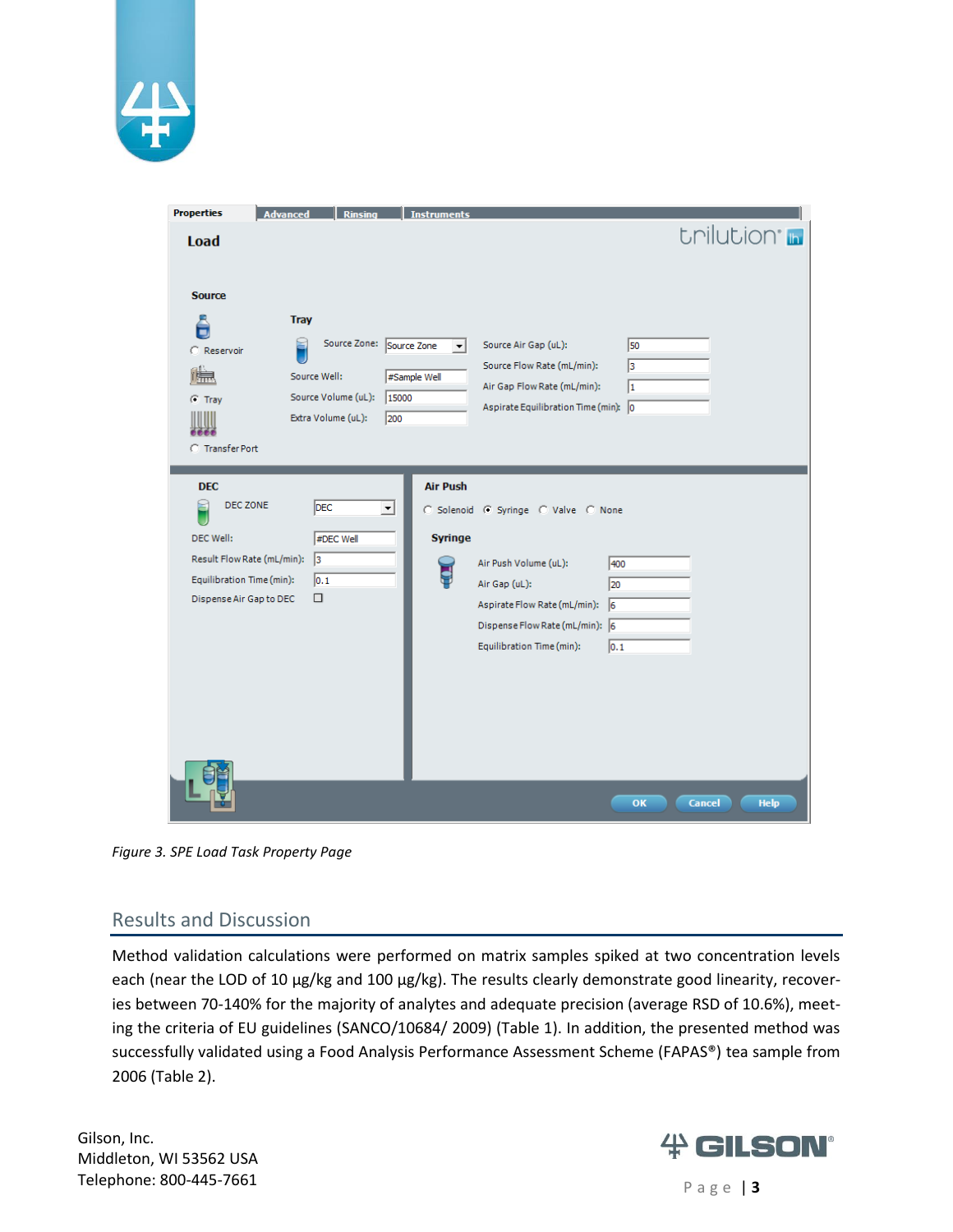

| <b>Organic Group</b> | Pesticide           |                | RSD (%) Recovery (%) |
|----------------------|---------------------|----------------|----------------------|
|                      | Hexachlorbenzol     | 8              | 114                  |
| Organochlorine       | <b>Dieldrin</b>     | 19             | 123                  |
|                      | Heptachlorepoxid    | 7              | 109                  |
|                      | $4-4'$ -DDD         | 3              | 109                  |
|                      | $2,4'$ -DDE         | 3              | 121                  |
|                      | Endosulfan-alpha    | 6              | 115                  |
| Pyrethroid           | <b>Bifenthrin</b>   | 6              | 157                  |
|                      | Cypermethrin techn. | 9              | 104                  |
|                      | Deltamethrin        | $\overline{4}$ | 114                  |
|                      | Lambda-Cyhalothrin  | 14             | 96                   |
|                      | Permethrin          | 12             | 101                  |
|                      | Fenvalerate         | 7              | 121                  |
| Organophosphorous    | Chlorpyriphos       | 6              | 111                  |
|                      | Ethion              | 5              | 111                  |
|                      | Fenitrothion        | 11             | 106                  |
|                      | Malathion           | 10             | 106                  |
|                      | Pirimiphos-methyl   | 23             | 77                   |
|                      | Triazophos          | 8              | 118                  |

*Table 1. Validation Data for Representative Analytes in Tea Matrix*

| FAPAS (PT 2006) – Tea Matrix |       |                                               |  |  |  |
|------------------------------|-------|-----------------------------------------------|--|--|--|
|                              |       | Assigned value (mg/kg) Analyzed value (mg/kg) |  |  |  |
| p.p.-DDD                     | 0.204 | 0.176                                         |  |  |  |
| Ethion                       | 0.332 | 0.386                                         |  |  |  |
| Quintozene                   | በ በ94 | 0.082                                         |  |  |  |

*Table 2. Validation of the Method using FAPAS® (PT 2006) Reference Material*

Gilson, Inc. Middleton, WI 53562 USA **Telephone: 800-445-7661** P a g e | 4